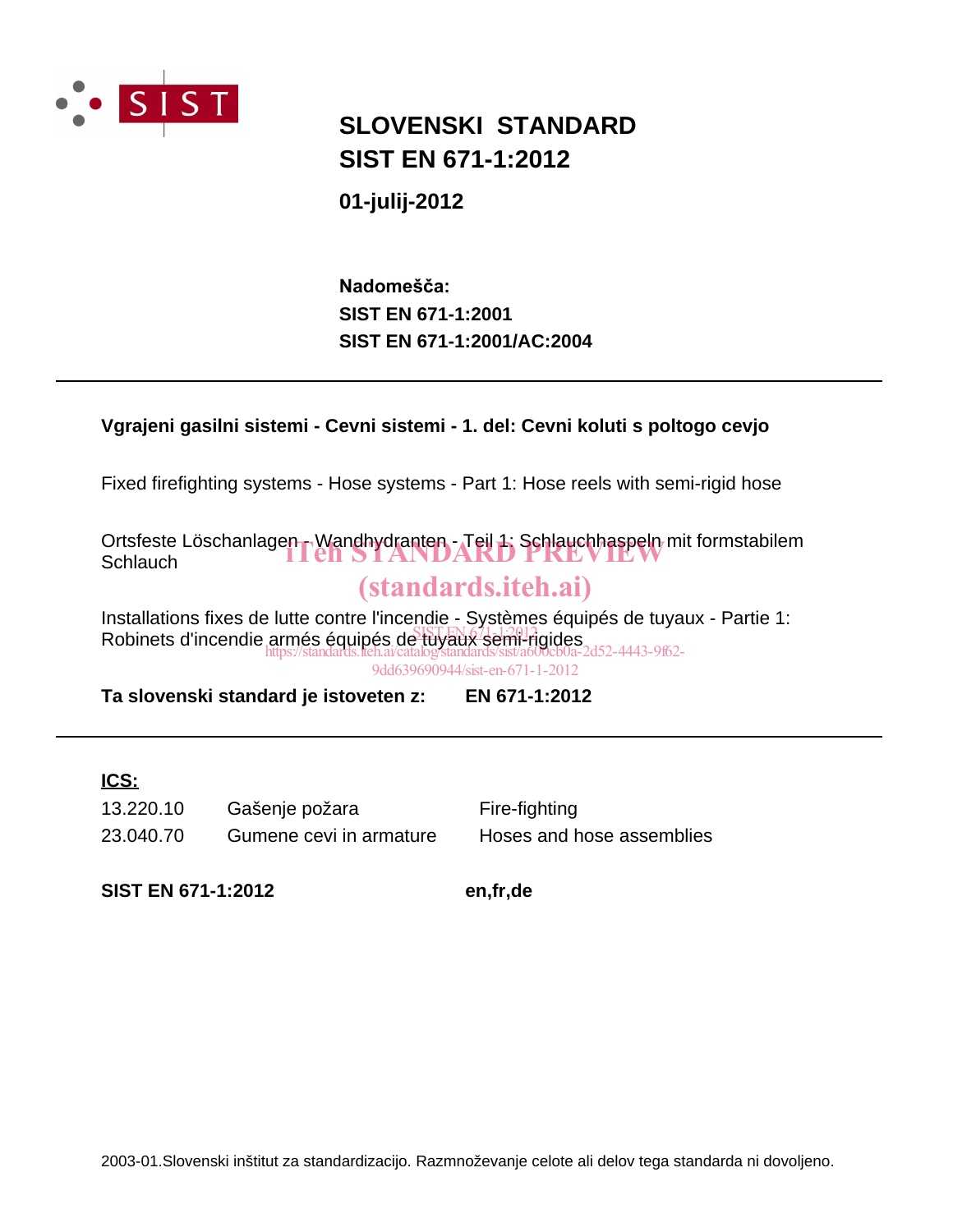

# iTeh STANDARD PREVIEW (standards.iteh.ai)

SIST EN 671-1:2012 https://standards.iteh.ai/catalog/standards/sist/a600cb0a-2d52-4443-9f62- 9dd639690944/sist-en-671-1-2012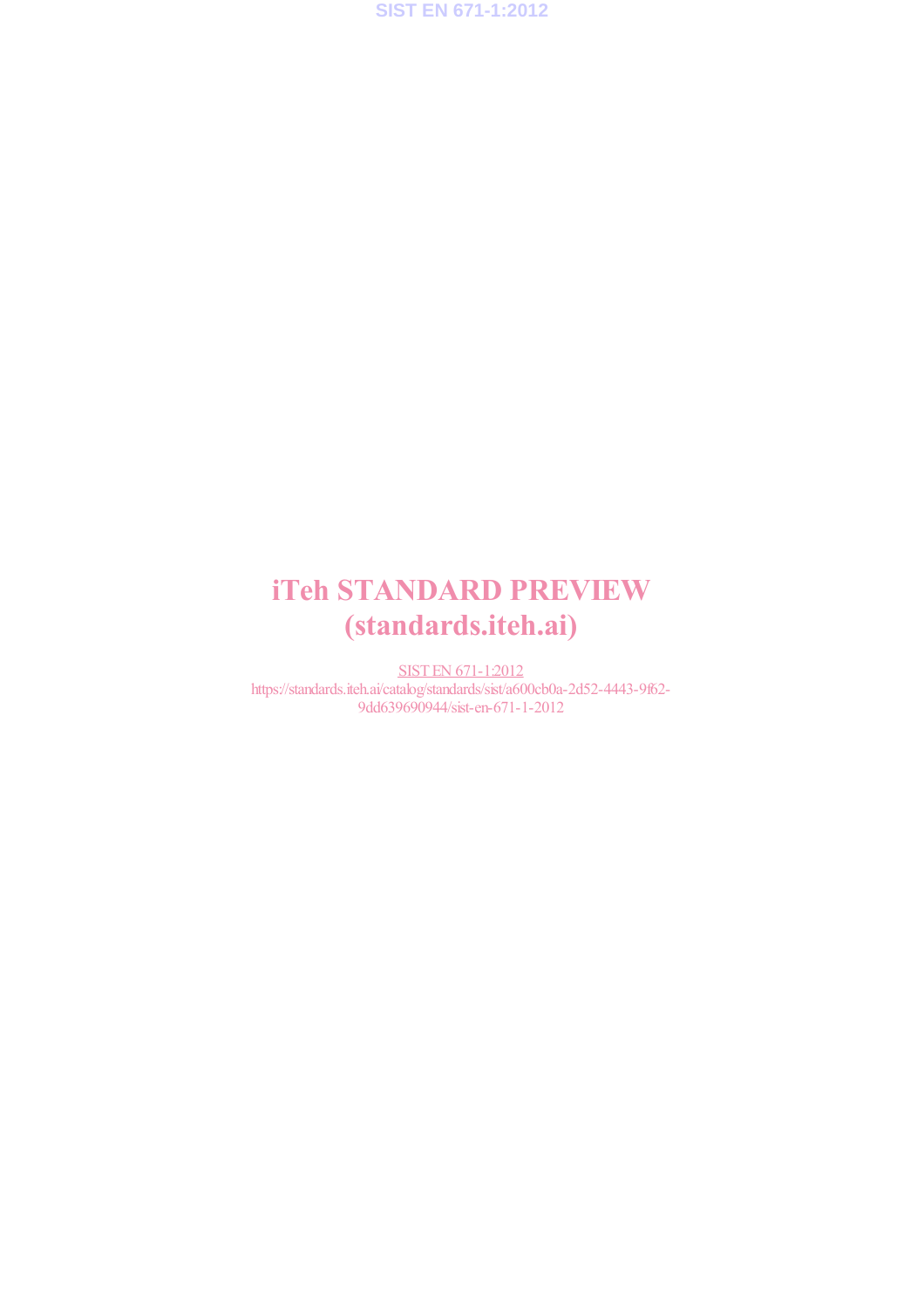#### **SIST EN 671-1:2012**

# EUROPEAN STANDARD NORME EUROPÉENNE EUROPÄISCHE NORM

# **EN 671-1**

April 2012

ICS 13.220.10 Supersedes EN 671-1:2001

English Version

## Fixed firefighting systems - Hose systems - Part 1: Hose reels with semi-rigid hose

Installations fixes de lutte contre l'incendie - Systèmes équipés de tuyaux - Partie 1: Robinets d'incendie armés équipés de tuyaux semi-rigides

 Ortsfeste Löschanlagen - Wandhydranten - Teil 1: Schlauchhaspeln mit formstabilem Schlauch

This European Standard was approved by CEN on 9 March 2012.

CEN members are bound to comply with the CEN/CENELEC Internal Regulations which stipulate the conditions for giving this European Standard the status of a national standard without any alteration. Up-to-date lists and bibliographical references concerning such national standards may be obtained on application to the CEN-CENELEC Management Centre or to any CEN member.

This European Standard exists in three official versions (English, French, German). A version in any other language made by translation under the responsibility of a CEN member into its own language and notified to the CEN-CENELEC Management Centre has the same status as the official versions. status as the official versions.

CEN members are the national standards bodies of Austria, Belgium, Bulgaria, Croatia, Cyprus, Czech Republic, Denmark, Estonia, CEN members are the national standards bodies of Austria, Belgium, Bulgaria, Croatia, Cyprus, Czech Republic, Denmark, Estonia,<br>Finland, France, Germany, Greece, Hungary, Iceland, Ireland, Italy, Latvia, Lithuania, Luxembo Portugal, Romania, Slovakia, Slovenia, Spain, Sweden, Switzerland, Turkey and United Kingdom. **SIST EN 671-1:2012** 

> https://standards.iteh.ai/catalog/standards/sist/a600cb0a-2d52-4443-9f62- 9dd639690944/sist-en-671-1-2012



EUROPEAN COMMITTEE FOR STANDARDIZATION COMITÉ EUROPÉEN DE NORMALISATION EUROPÄISCHES KOMITEE FÜR NORMUNG

**Management Centre: Avenue Marnix 17, B-1000 Brussels**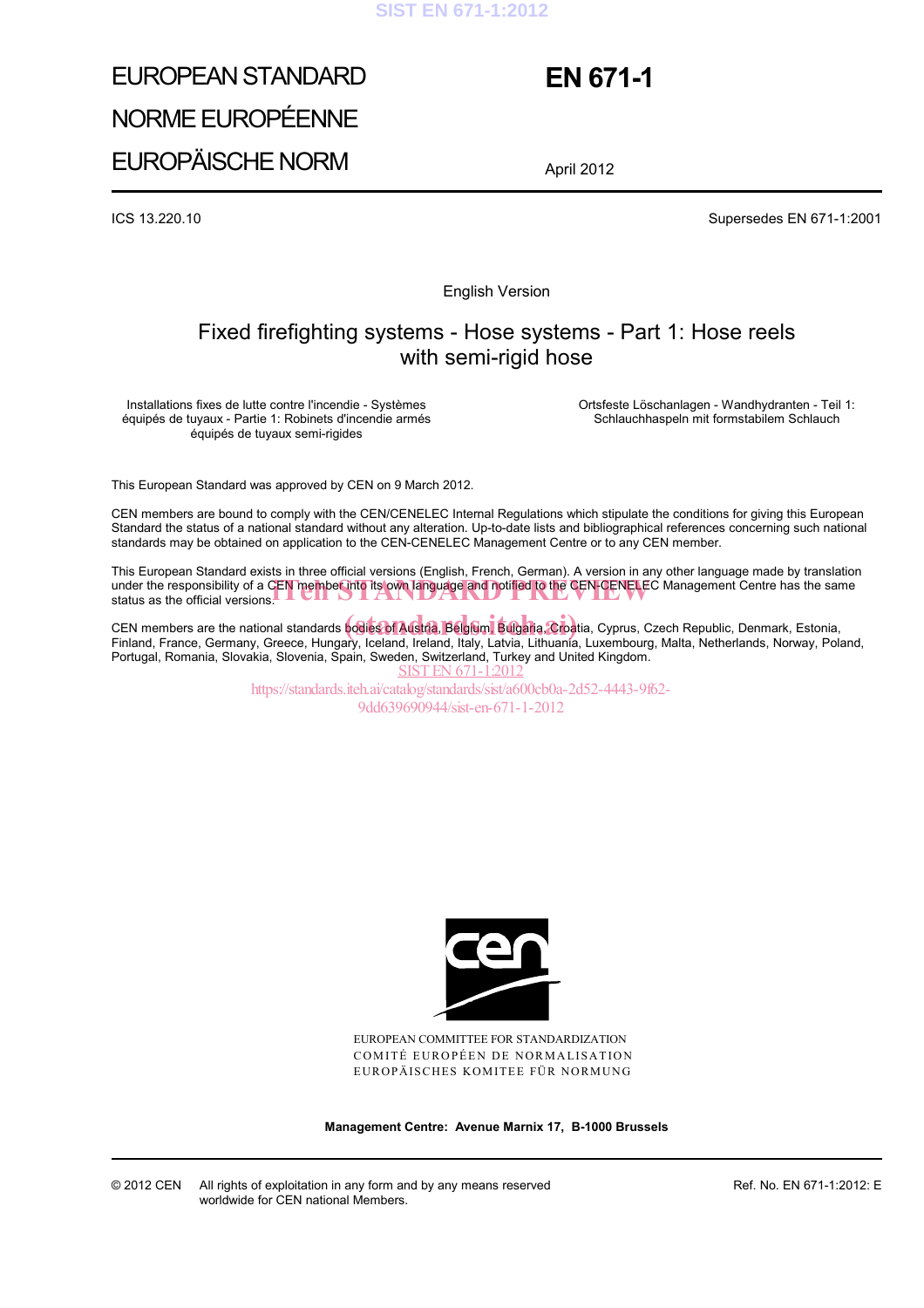# **Contents**

| 1            |                                                                                          |  |  |  |
|--------------|------------------------------------------------------------------------------------------|--|--|--|
| $\mathbf{2}$ |                                                                                          |  |  |  |
| 3            |                                                                                          |  |  |  |
| 4            |                                                                                          |  |  |  |
| 4.1          |                                                                                          |  |  |  |
| 4.2          |                                                                                          |  |  |  |
| 4.2.1        |                                                                                          |  |  |  |
| 4.2.2        |                                                                                          |  |  |  |
| 4.2.3        |                                                                                          |  |  |  |
| 4.2.4        |                                                                                          |  |  |  |
| 4.3          |                                                                                          |  |  |  |
| 4.3.1        |                                                                                          |  |  |  |
| 4.3.2        |                                                                                          |  |  |  |
| 4.3.3        | Reel - Construction <del>Teh STANDARD PREVIEW</del>                                      |  |  |  |
| 4.3.4        |                                                                                          |  |  |  |
| 4.3.5        |                                                                                          |  |  |  |
| 4.3.6        |                                                                                          |  |  |  |
| 4.3.7        |                                                                                          |  |  |  |
| 4.3.8        |                                                                                          |  |  |  |
| 4.3.9        | Inlet stop valve - General ndards itch avcatalog/standards/sist/a600cb0a-2d52-4443-9f62- |  |  |  |
| 4.3.10       |                                                                                          |  |  |  |
| 4.3.11       |                                                                                          |  |  |  |
| 4.3.12       |                                                                                          |  |  |  |
| 4.3.13       |                                                                                          |  |  |  |
| 4.4          |                                                                                          |  |  |  |
| 4.4.1        |                                                                                          |  |  |  |
| 4.4.2        |                                                                                          |  |  |  |
| 4.4.3        |                                                                                          |  |  |  |
| 4.5          |                                                                                          |  |  |  |
| 4.6          |                                                                                          |  |  |  |
| 4.6.1        |                                                                                          |  |  |  |
| 4.6.2        |                                                                                          |  |  |  |
| 4.7          |                                                                                          |  |  |  |
| 4.7.1        |                                                                                          |  |  |  |
| 4.7.2        |                                                                                          |  |  |  |
| 4.7.3        |                                                                                          |  |  |  |
| 4.7.4        |                                                                                          |  |  |  |
| 4.8          |                                                                                          |  |  |  |
| 4.8.1        |                                                                                          |  |  |  |
| 4.8.2        |                                                                                          |  |  |  |
| 4.8.3        |                                                                                          |  |  |  |
| 5            |                                                                                          |  |  |  |
| 5.1          |                                                                                          |  |  |  |
| 5.2          |                                                                                          |  |  |  |
| 5.2.1        |                                                                                          |  |  |  |
| 5.2.2        |                                                                                          |  |  |  |
| 5.2.3        |                                                                                          |  |  |  |
|              |                                                                                          |  |  |  |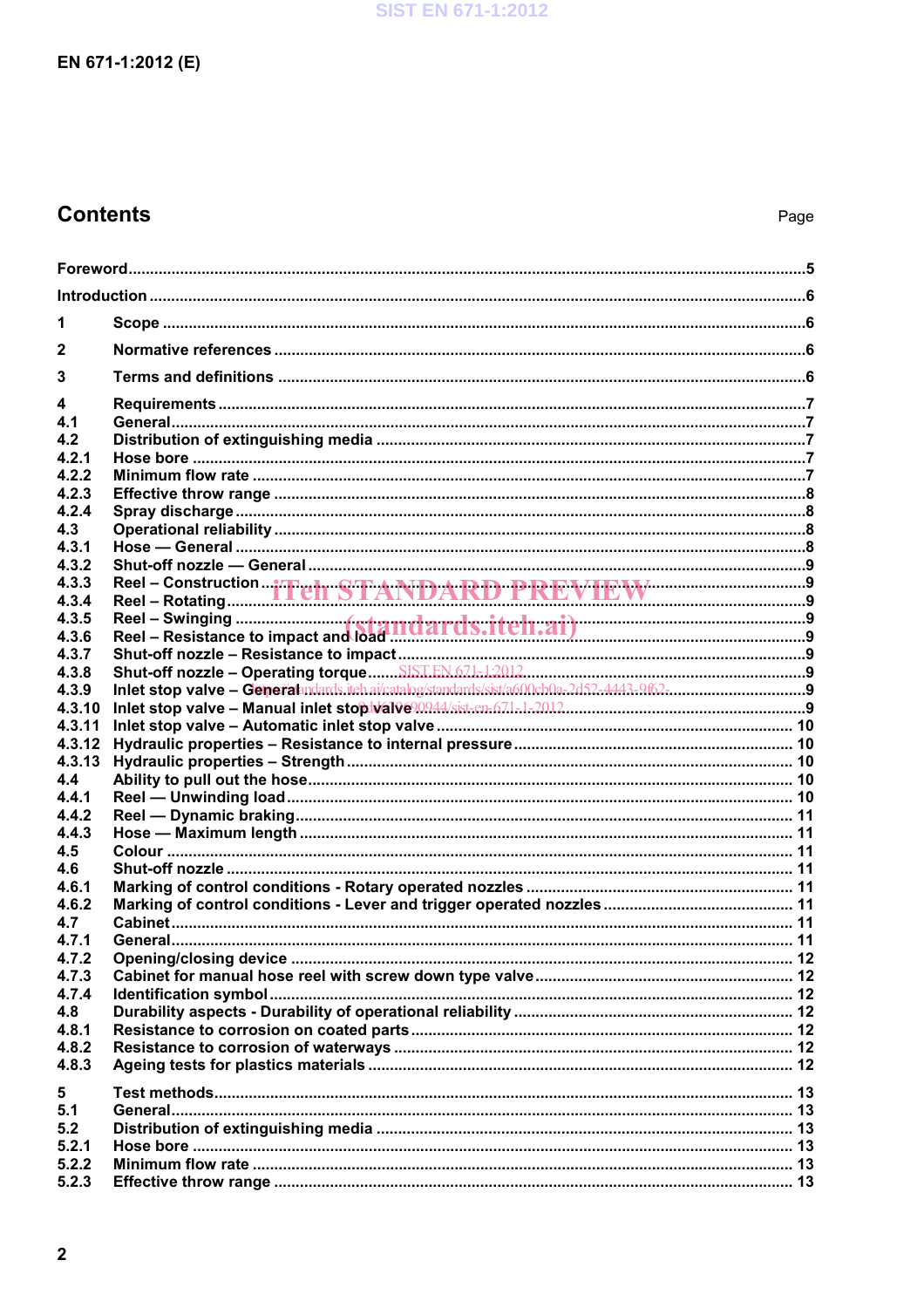| 5.2.4          |                                                                                        |  |
|----------------|----------------------------------------------------------------------------------------|--|
| 5.3            |                                                                                        |  |
| 5.3.1          |                                                                                        |  |
| 5.3.2          |                                                                                        |  |
| 5.3.3          |                                                                                        |  |
| 5.3.4          |                                                                                        |  |
| 5.3.5          |                                                                                        |  |
| 5.3.6          |                                                                                        |  |
| 5.3.7          |                                                                                        |  |
| 5.3.8          |                                                                                        |  |
| 5.3.9          |                                                                                        |  |
| 5,3,10         |                                                                                        |  |
| 5.3.11         |                                                                                        |  |
| 5.3.12         |                                                                                        |  |
| 5.3.13         |                                                                                        |  |
| 5.4            |                                                                                        |  |
| 5.4.1          |                                                                                        |  |
| 5.4.2          |                                                                                        |  |
| 5.4.3          |                                                                                        |  |
| 5.5            |                                                                                        |  |
| 5.6            |                                                                                        |  |
| 5.7            |                                                                                        |  |
| 5.8            |                                                                                        |  |
| 5.8.1          |                                                                                        |  |
| 5.8.2          |                                                                                        |  |
| 5.8.3          |                                                                                        |  |
|                | Ageing tests for plastics materials DARD PREVIEW WWW.COMMUNICIONS                      |  |
| 6              |                                                                                        |  |
| 6.1            |                                                                                        |  |
| 6.2            |                                                                                        |  |
| 6.2.1          |                                                                                        |  |
| 6.2.2          | <b>Test samples</b><br>$\frac{910112489712212}{1211121212212}$<br>$\frac{16}{16}$      |  |
| 6.2.3          |                                                                                        |  |
| 6.3            |                                                                                        |  |
| 6.3.1          |                                                                                        |  |
| 6.3.2          |                                                                                        |  |
| 6.3.3          |                                                                                        |  |
| 6.3.4          |                                                                                        |  |
| 6.3.5          |                                                                                        |  |
| 636            | <b>Procedure for modifications.</b>                                                    |  |
| 6.3.7          | One-off products, pre-production products (e.g. prototypes) and products produced in   |  |
|                |                                                                                        |  |
| $\overline{7}$ |                                                                                        |  |
| 8              |                                                                                        |  |
| 8.1            |                                                                                        |  |
| 8.2            |                                                                                        |  |
|                |                                                                                        |  |
|                |                                                                                        |  |
|                | Annex B (normative) Test method for resistance to external corrosion of coated parts24 |  |
|                |                                                                                        |  |
|                |                                                                                        |  |
|                |                                                                                        |  |
| E.1            |                                                                                        |  |
| E.2            |                                                                                        |  |
| E.3            |                                                                                        |  |
| E.4            |                                                                                        |  |
| E.4.1          |                                                                                        |  |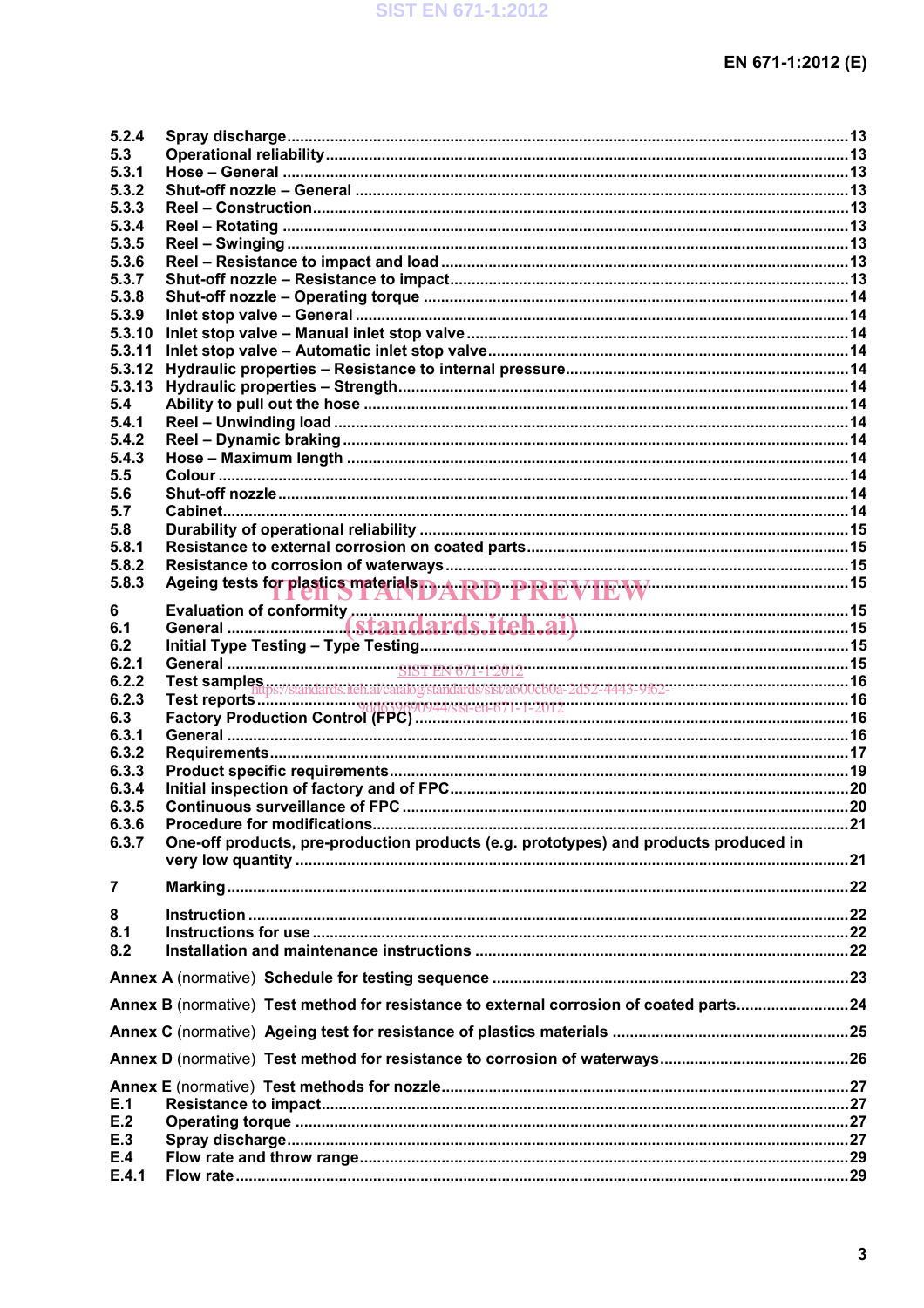| <b>F.1</b>  |                                                                                          |  |
|-------------|------------------------------------------------------------------------------------------|--|
| F.2         |                                                                                          |  |
| F.3         |                                                                                          |  |
| F.4         |                                                                                          |  |
| F.5         |                                                                                          |  |
| F.6         |                                                                                          |  |
| F.6.1       |                                                                                          |  |
| F.6.2       |                                                                                          |  |
| F.7         |                                                                                          |  |
| F.8         |                                                                                          |  |
|             | Annex ZA (informative) Clauses of this European Standard addressing the provisions of EU |  |
|             |                                                                                          |  |
| <b>ZA.1</b> |                                                                                          |  |
| ZA.2        | Procedure for the attestation of conformity of hose reel with semi-rigid hose  37        |  |
| ZA.2.1      |                                                                                          |  |
|             |                                                                                          |  |
| ZA.3        |                                                                                          |  |

# **iTeh STANDARD PREVIEW** (standards.iteh.ai)

SIST EN 671-1:2012<br>https://standards.iteh.ai/catalog/standards/sist/a600cb0a-2d52-4443-9f62-9dd639690944/sist-en-671-1-2012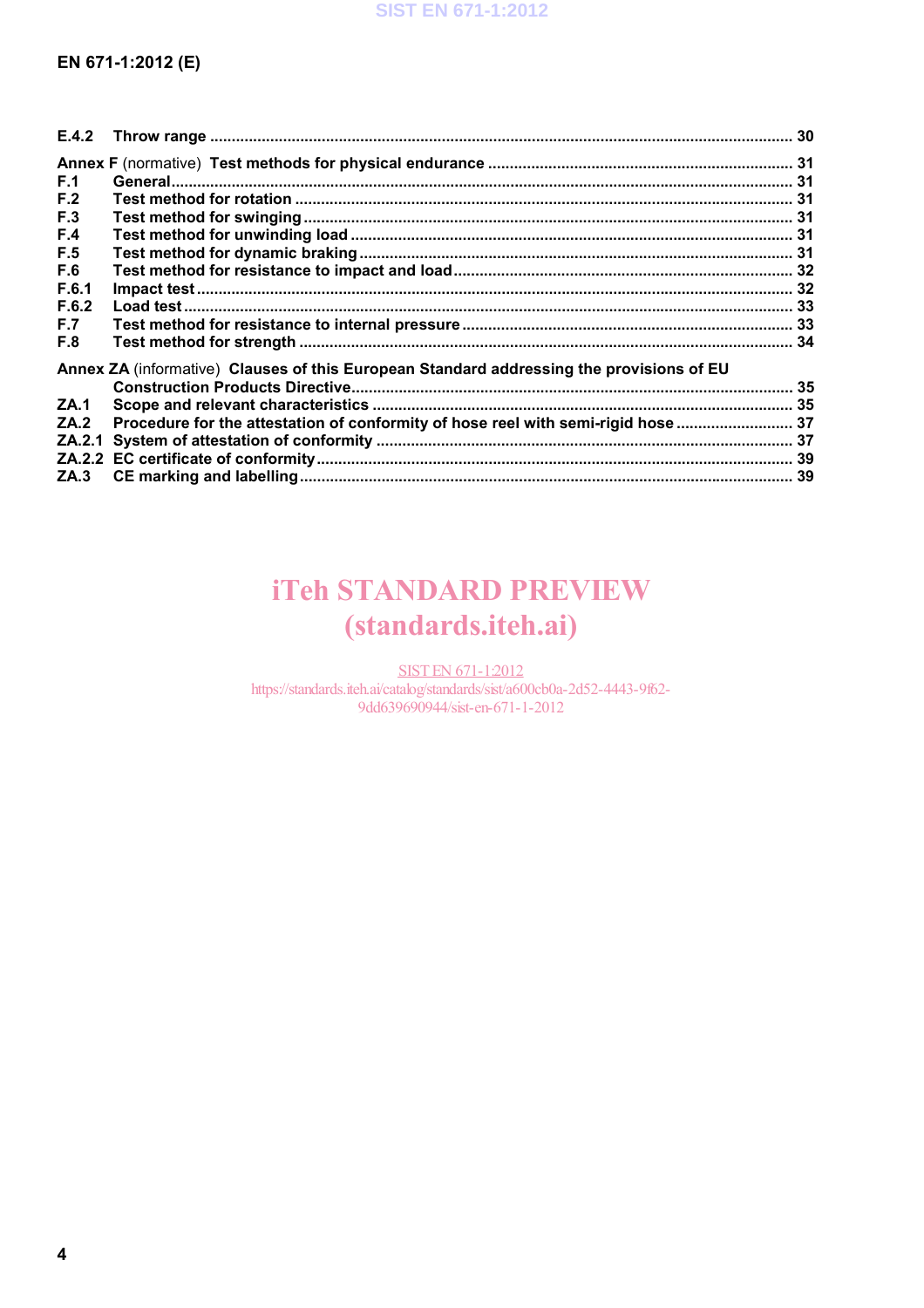### **Foreword**

This document (EN 671-1:2012) has been prepared by Technical Committee CEN/TC 191 "Fixed firefighting systems", the secretariat of which is held by BSI.

This document shall be given the status of a national standard, either by publication of an identical text or by endorsement, at the latest by October 2012 and conflicting national standards shall be withdrawn at the latest by January 2014.

Attention is drawn to the possibility that some of the elements of this document may be the subject of patent rights. CEN [and/or CENELEC] shall not be held responsible for identifying any or all such patent rights.

This document supersedes EN 671-1:2001.

EN 671-1:2001 has been technically revised and editorial edited. The order of clauses has been changed. Annex ZA has been updated.

This document has been prepared under a mandate given to CEN by the European Commission and the European Free Trade Association, and supports essential requirements of EU Directive(s).

For relationship with EU Directive(s), see informative Annex ZA, which is an integral part of this document.

For convenience of application in **testing, the normative annexes** of this European Standard are arranged so **Formation**<br>that Annex A gives the sequence of testing for conformity assessment and Annexes B. C. D. F. and F. a that Annex A gives the sequence of testing for conformity assessment and Annexes B, C, D, E and F are in the correct sequence for testing.

#### SIST EN 671-1:2012

EN 671 has the general title "Fixed the ighting systems ist/a 100se Systems" and is in three parts:  $\frac{1}{\sqrt{2}}$ 

*Part 1: Hose reels with semi-rigid hose;* 

- *Part 2: Hose systems with lay-flat hose;*
- *Part 3: Maintenance of hose reels with semi-rigid hose and hose systems with lay-flat hose*.

According to the CEN/CENELEC Internal Regulations, the national standards organizations of the following countries are bound to implement this European Standard: Austria, Belgium, Bulgaria, Croatia, Cyprus, Czech Republic, Denmark, Estonia, Finland, France, Germany, Greece, Hungary, Iceland, Ireland, Italy, Latvia, Lithuania, Luxembourg, Malta, Netherlands, Norway, Poland, Portugal, Romania, Slovakia, Slovenia, Spain, Sweden, Switzerland, Turkey and the United Kingdom.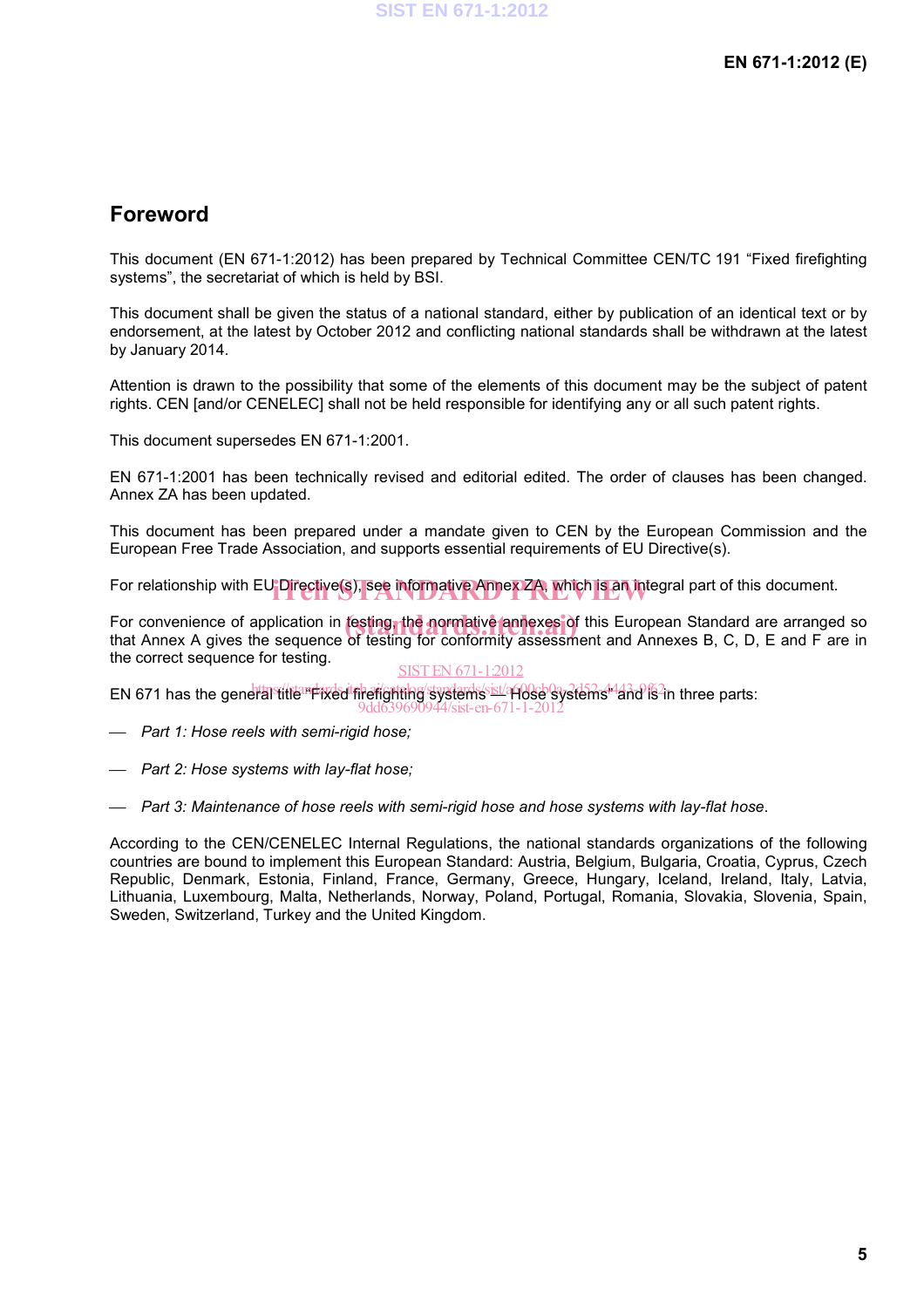## **Introduction**

Fire hose reels in proper condition provide a very effective firefighting facility with a continuous supply of water available immediately.

The requirements of this European Standard have been specified to ensure that hose reels can be operated efficiently by one person and that such systems have a long service life.

#### **1 Scope**

This European Standard specifies requirements and methods of test for the construction and performance of fire hose reel systems with semi-rigid hose for installation in buildings, permanently connected to a water supply, for use by the occupants.

It also provides requirements on evaluation of conformity and marking of these products.

Its requirements may apply in general for other applications, for example in marine applications or in aggressive environments, but additional requirements can be necessary in such cases.

This European Standard is applicable to both manual and automatic fire hose feels for installation with and without cabinets. (standards.iteh.ai)

#### **2 Normative references**

SIST EN 671-1:2012

https://standards.iteh.ai/catalog/standards/sist/a600cb0a-2d52-4443-9f62-

The following documents, in whole or in dpart, care anormatively referenced in this document and are indispensable for its application. For dated references, only the edition cited applies. For undated references, the latest edition of the referenced document (including any amendments) applies.

EN 671-3, *Fixed firefighting systems — Hose systems — Part 3: Maintenance of hose reels with semi-rigid hose and hose systems with lay-flat hose*

EN 694, *Fire-fighting hoses — Semi-rigid hoses for fixed systems*

EN ISO 4892-2:2006, *Plastics — Methods of exposure to laboratory light sources — Part 2: Xenon-arc lamps (ISO 4892-2:2006)*

EN ISO 9227:2006, *Corrosion tests in artificial atmospheres — Salt spray tests (ISO 9227:2006)* 

ISO 7010, *Graphical symbols — Safety colours and safety signs — Registered safety signs*

### **3 Terms and definitions**

For the purposes of this document, the following terms and definitions apply.

#### **3.1**

#### **automatic fire hose reel; automatic hose reel**

firefighting appliance consisting essentially of a reel with water supplied through the centre, automatic inlet stop valve, semi-rigid hose, shut-off nozzle and, where required, a hose guide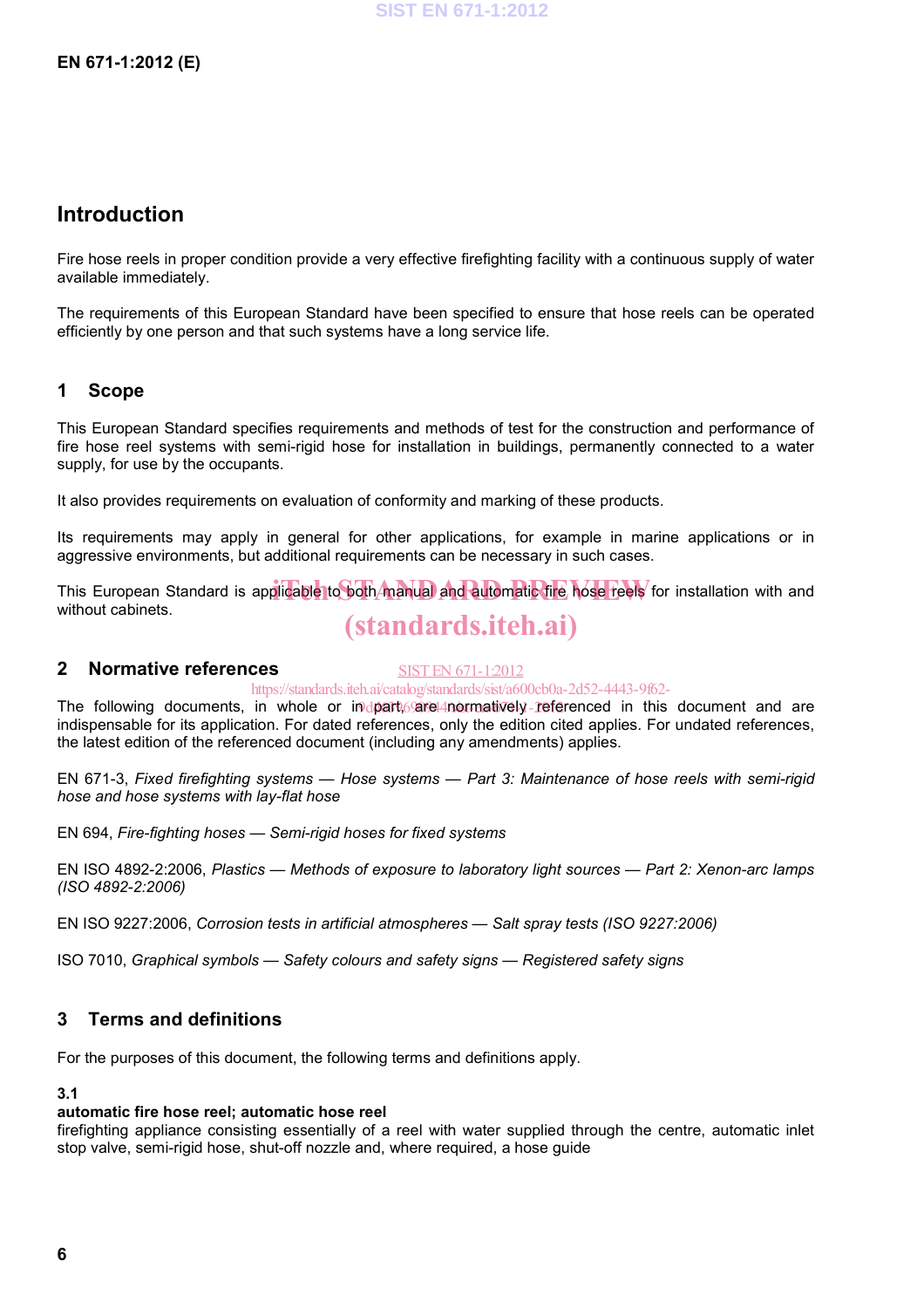#### **3.2**

#### **fixed fire hose reel; fixed hose reel**

hose reel capable only of rotating in one plane with a hose guide adjacent to the reel

#### **3.3**

#### **manual fire hose reel; manual hose reel**

firefighting appliance consisting of a reel with water supplied through the centre, manual inlet stop valve adjacent to the reel, semi-rigid hose, shut-off nozzle and, where required, a hose guide

#### **3.4**

#### **maximum working pressure**

maximum allowable pressure for which the hose reel is designed

Note 1 to entry: All pressures are gauge pressures and are expressed in Mega Pascal (1 MPa = 10 bar).

#### **3.5**

#### **reel and valve subassembly**

part of a fire hose reel assembly consisting of a reel, automatic inlet stop valve (if fitted) and the connection to the reel, but excluding semi-rigid hose, shut-off nozzle and connectors or couplings

#### **3.6**

#### **shut-off nozzle**

component, at the end of the hose, used to direct and control the discharge of water

#### **3.7**

**swinging fire hose reel; swinging hose reel**  swinging fire hose reel; swinging hose reel) ARD PREVIEW<br>hose reel capable of rotating and swinging in more than one plane and mounted on one of the following:

- swinging arm, or

# (standards.iteh.ai)

- $\longrightarrow$  swinging pipe, or https://standards.iteh.ai/catalog/standards/sist/a600cb0a-2d52-4443-9f62-SIST EN 671-1:2012 9dd639690944/sist-en-671-1-2012
- swinging door

#### **4 Requirements**

#### **4.1 General**

Conformity with the requirements given in this Clause 4 shall be verified by testing in accordance with Clause 5.

#### **4.2 Distribution of extinguishing media**

#### **4.2.1 Hose bore**

The inside diameter of the hose shall be one of the following:

- $-19$  mm, or
- $-25$  mm, or
- $-33$  mm.

#### **4.2.2 Minimum flow rate**

The flow rates in jet and spray settings shall be according to Table 1.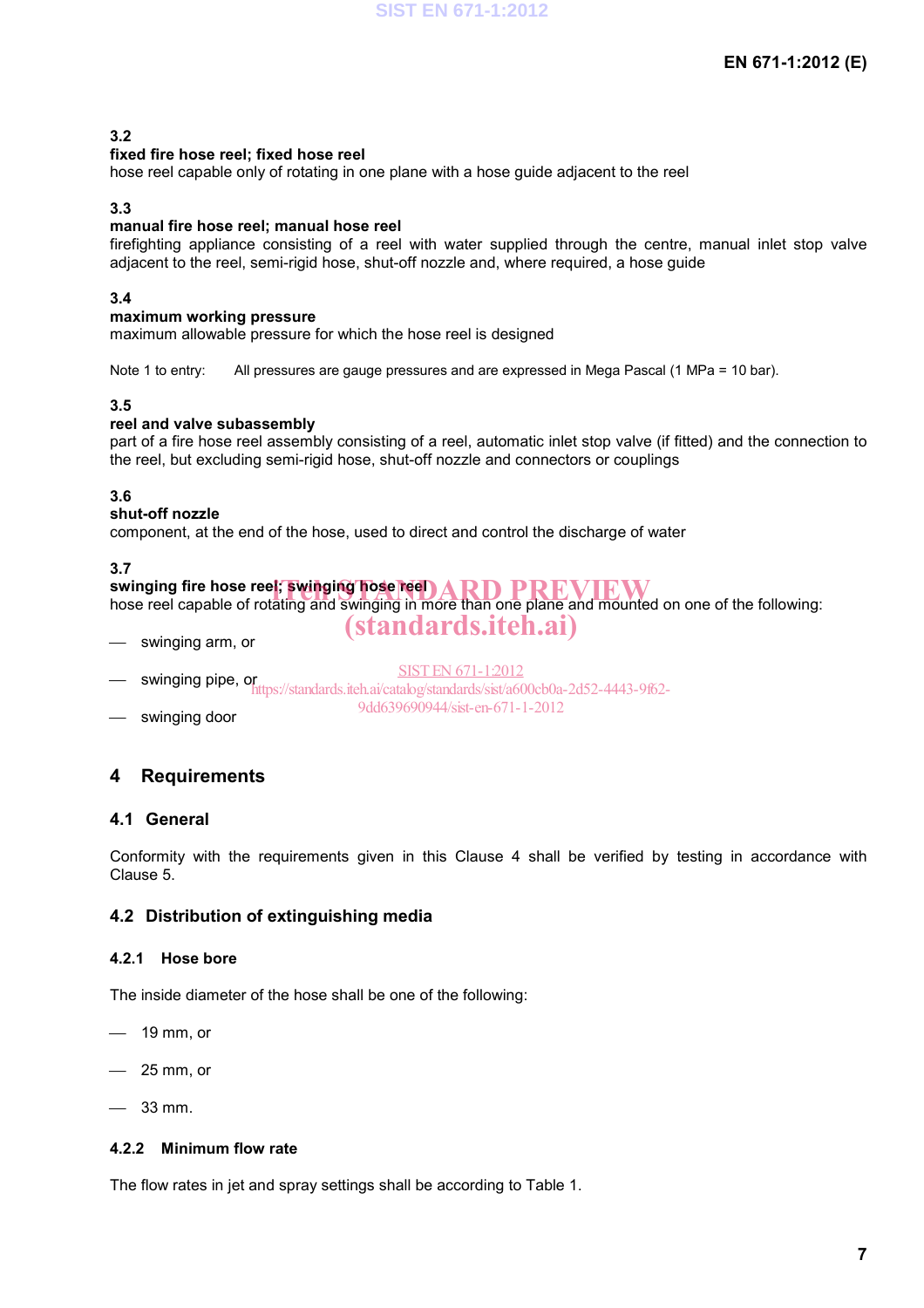| Nozzle- or                                                                                                           | Minimum flow rate Q |               |               | K-coefficient <sup>a</sup> |
|----------------------------------------------------------------------------------------------------------------------|---------------------|---------------|---------------|----------------------------|
| equivalent<br>diameter                                                                                               | l/min               |               |               |                            |
| mm                                                                                                                   | $P = 0,2$ MPa       | $P = 0,4$ MPa | $P = 0,6$ MPa |                            |
| 4                                                                                                                    | 12                  | 18            | 22            | 9                          |
| 5                                                                                                                    | 18                  | 26            | 31            | 13                         |
| $6\phantom{1}$                                                                                                       | 24                  | 34            | 41            | 17                         |
| $\overline{7}$                                                                                                       | 31                  | 44            | 53            | 22                         |
| 8                                                                                                                    | 39                  | 56            | 68            | 28                         |
| $\boldsymbol{9}$                                                                                                     | 46                  | 66            | 80            | 33                         |
| 10                                                                                                                   | 59                  | 84            | 102           | 42                         |
| 12                                                                                                                   | 90                  | 128           | 156           | 64                         |
| Flow rate Q at a pressure P is related to the equation $Q = K\sqrt{10P}$ , where Q is in l/min and P is in MPa.<br>a |                     |               |               |                            |

#### **Table 1 — Minimum flow rates and minimum** *K***-coefficient according to pressure**

**4.2.3 Effective throw range** *CONDERRY SIST EN 671-1:2012* https://standards.iteh.ai/catalog/standards/sist/a600cb0a-2d52-4443-9f62-

The effective throw ranges of the discharges at a pressure of  $\delta$ ,  $\delta$ -MPa shall not be less than as follows (as appropriate):

- a) jet discharge: 10 m;
- b) sheet spray discharge: 6 m;
- c) conical spray discharge: 3 m.

#### **4.2.4 Spray discharge**

Nozzles with a spray setting shall give a spray angle as follows:

- a) sheet spray:  $90^\circ \pm 5^\circ$ ;
- b) conical spray: not less than 45°.

#### **4.3 Operational reliability**

#### **4.3.1 Hose — General**

The hose shall be semi-rigid and according to EN 694.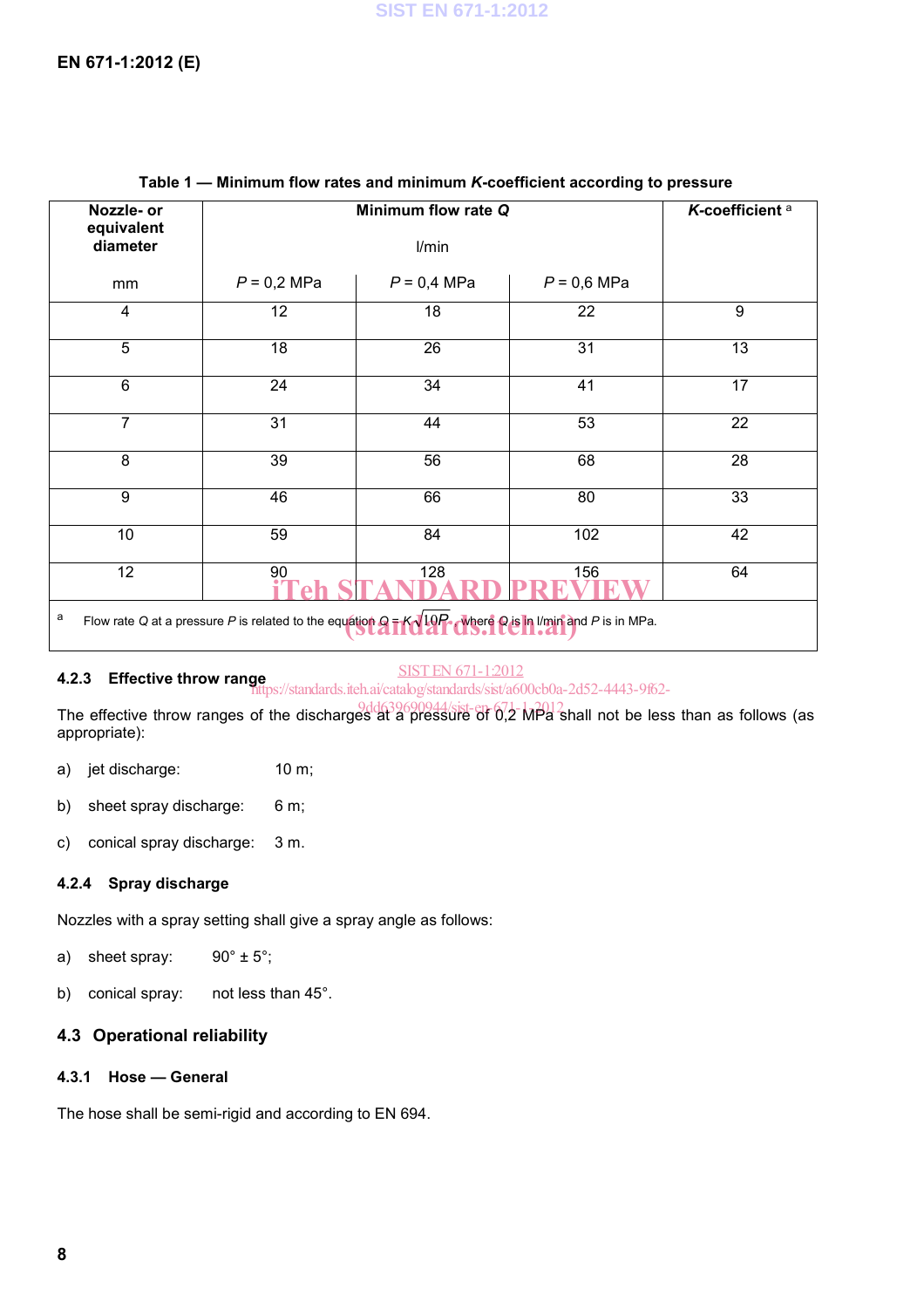#### **4.3.2 Shut-off nozzle — General**

The hose shall terminate in a shut-off nozzle, which shall give the following control settings:

- a) shut;
- b) spray;
- c) iet.

It is recommended that the sequence should be as above with the spray setting between the shut setting and the jet setting.

Any spray discharge shall be in the form of either a sheet spray or a conical spray.

Trigger operated shut-off nozzles shall be self closing.

#### **4.3.3 Reel – Construction**

The reel shall rotate around a spindle.

The reel shall consist of two wheels with a maximum diameter not more than 800 mm, and inside segments or drum with a minimum diameter not less than 200 mm for 19 mm and 25 mm hose and a minimum diameter not less then 280 mm for 33 mm hose.

# **4.3.4 Reel – Rotating Teh STANDARD PREVIEW**

Hose reels shall show no visible leakage after rotation. **itch.ai**)

# **4.3.5 Reel – Swinging SIST EN 671-1:2012**

https://standards.iteh.ai/catalog/standards/sist/a600cb0a-2d52-4443-9f62-

Swinging hose reels shall be able to swing to minimum 170<sup>-1</sup> and show no visible leakage or damage.

#### **4.3.6 Reel – Resistance to impact and load**

No deformation which may harm the function of the reel shall occur on the reel itself, or of the hose fittings at the reel inlet and outlet.

#### **4.3.7 Shut-off nozzle – Resistance to impact**

The nozzle shall not break or show any visible leakage.

#### **4.3.8 Shut-off nozzle – Operating torque**

The torque necessary to operate the nozzle to each control setting (i.e. operating, spray, jet or flow rate control) at maximum working pressure shall not exceed 4 Nm for 19 mm and 25 mm diameter hose and 7 Nm for 33 mm diameter hose.

#### **4.3.9 Inlet stop valve – General**

A stop valve shall be fitted to the hose reel.

#### **4.3.10 Inlet stop valve – Manual inlet stop valve**

The manual inlet stop valve shall be closed by turning the handle or hand wheel in a clockwise direction.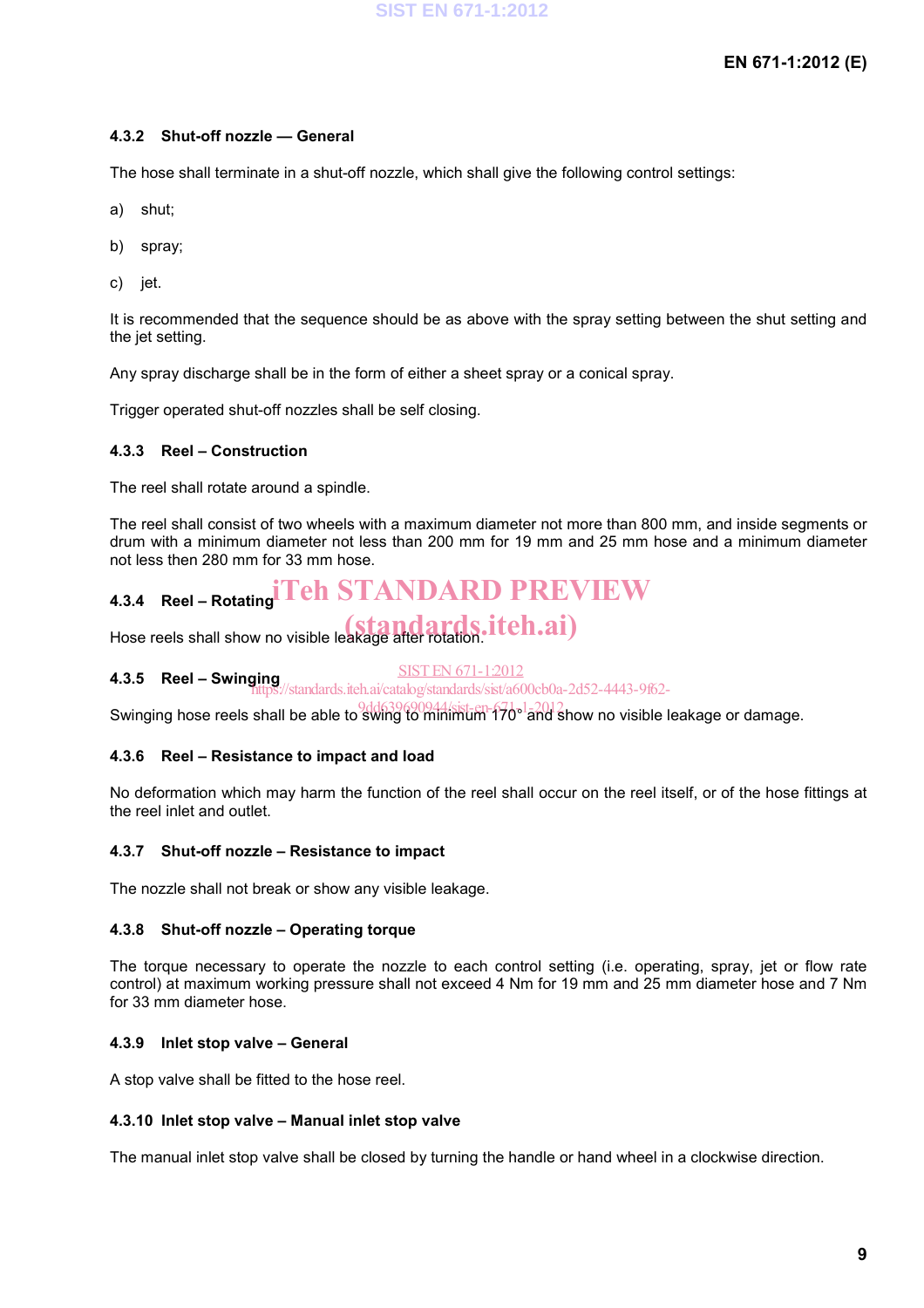#### **EN 671-1:2012 (E)**

The direction of opening shall be marked.

Screw down valves shall be fully open after maximum 3½ turns of the hand wheel.

NOTE 1 It is recommended that an interlocking device be fitted so that the nozzle cannot be withdrawn unless the water supply is first turned on by opening of the manual stop valve.

NOTE 2 The valve may be of screw down-type or quick-opening type. In selecting the type of stop valve to be used, the effect of water hammer should be considered.

#### **4.3.11 Inlet stop valve – Automatic inlet stop valve**

An automatic inlet stop valve shall be fully opened by not more than 3 complete revolutions of the reel. No visible leakage shall occur.

NOTE To assist ease of maintenance for hose reels fitted with automatic valves, consideration should be given to water supply isolation valves.

#### **4.3.12 Hydraulic properties – Resistance to internal pressure**

Hose reels shall not leak.

#### **4.3.13 Hydraulic properties – Strength**

Reels shall not burst at less than the appropriate minimum burst pressure given in Table 2. iTeh STANDARD PREVIEW

| Table 2 — Maximum working, test and miningum burst pressure for hose reels |  |  |
|----------------------------------------------------------------------------|--|--|
|----------------------------------------------------------------------------|--|--|

| Inside diameter of | <b>Maximum working</b> | <b>Test pressure</b>                                                                            | <b>Minimum burst</b> |
|--------------------|------------------------|-------------------------------------------------------------------------------------------------|----------------------|
| hose               | pressure               | <b>SIST EN 671-1:2012</b>                                                                       | pressure             |
| mm                 |                        | https://standards/sit/amdards/sist/amples/0a-2d52-4443-9f62-<br>9dd639690944/sist-en-671-1-2012 | MPa                  |
| 19                 | 1,2                    | 1,8                                                                                             | 3,0                  |
| 25                 | 1,2                    | 1.8                                                                                             | 3,0                  |
| 33                 |                        | 1,05                                                                                            | 1,75                 |

#### **4.4 Ability to pull out the hose**

#### **4.4.1 Reel — Unwinding load**

The forces to unwind the hose in any horizontal direction shall not exceed the appropriate values given in Table 3.